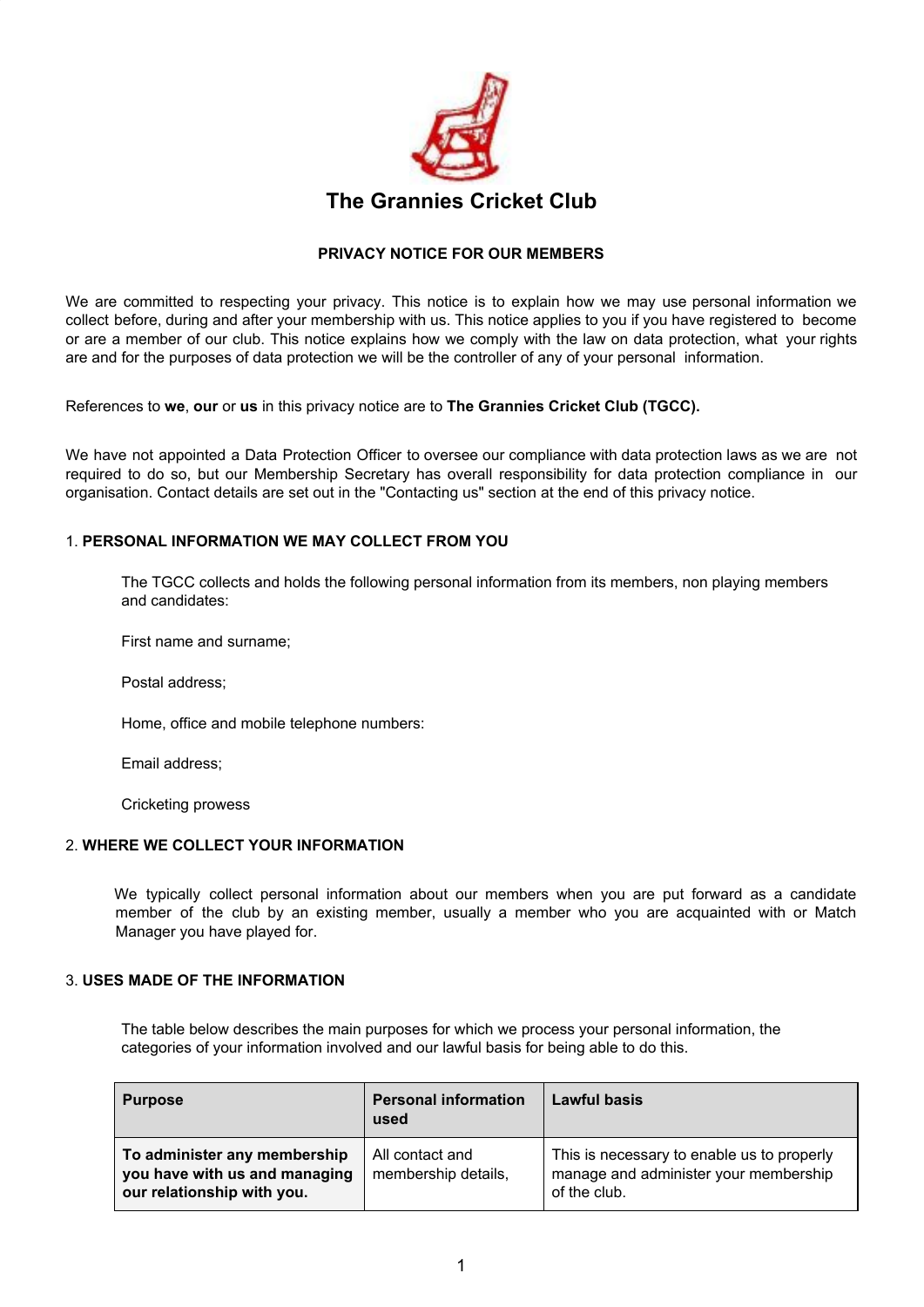| To allow Match Managers to<br>contact you with a view to<br>asking you to play in matches<br>and administer the running of<br>those matches.                                                                                                            | Contact details,                                                                                 | This is necessary to enable us to properly<br>administer the running of the cricket club.                                                                                                          |
|---------------------------------------------------------------------------------------------------------------------------------------------------------------------------------------------------------------------------------------------------------|--------------------------------------------------------------------------------------------------|----------------------------------------------------------------------------------------------------------------------------------------------------------------------------------------------------|
| To send you an annual fixture<br>card by post                                                                                                                                                                                                           | Contact details,                                                                                 | This is necessary to enable us to properly<br>administer the running of the cricket club.                                                                                                          |
| To send you other information<br>by post or email concerning<br>upcoming events over and<br>above the playing of cricket<br>matches, ie the Winter Lunches,<br>the Cocktail Party, pre season<br>nets and specific club wide<br>celebrations and tours. | Contact details,                                                                                 | This is necessary to enable us to properly<br>administer the running of the cricket club.                                                                                                          |
| To answer your queries or<br>complaints                                                                                                                                                                                                                 | Contact details and<br>records of your<br>interactions with us                                   | We have a legitimate interest to provide<br>complaint handling services to you in case<br>there are any issues with your membership.                                                               |
| <b>Retention of records</b>                                                                                                                                                                                                                             | All contact and<br>membership details,                                                           | We need to retain records in order to<br>properly administer and manage your<br>membership and run our club and in some<br>cases we may have legal or regulatory<br>obligations to retain records. |
|                                                                                                                                                                                                                                                         |                                                                                                  | We have a legitimate interest in retaining<br>records whilst they may be required in<br>relation to complaints or claims.                                                                          |
| The security of our IT systems                                                                                                                                                                                                                          | Your usage of our IT<br>systems and online<br>portals.                                           | We have a legitimate interest to ensure that<br>our IT systems are secure.                                                                                                                         |
| To conduct data analytics<br>studies to better understand<br>event attendance and trends<br>within the sport                                                                                                                                            | Records of your<br>attendance at matches<br>and events or<br>competitions hosted by<br>the club. | We have a legitimate interest in doing so to<br>ensure that our membership is targeted and<br>relevant.                                                                                            |
| For the purposes of promoting<br>the club and reporting on club<br>matches and events.                                                                                                                                                                  | Images in video and/or<br>photographic form<br>taken at matches and<br>events.                   | Where you have given us your explicit<br>consent to do so.                                                                                                                                         |
| To comply with health and<br>safety<br>requirements                                                                                                                                                                                                     | Records of attendance<br>at matches                                                              | We have a legal obligation and a legitimate<br>interest to provide you and other members<br>of our organisation with a safe environment<br>in which to participate in sport.                       |
|                                                                                                                                                                                                                                                         |                                                                                                  |                                                                                                                                                                                                    |
| To arrange for any trip or<br>transportation to and from an<br>event                                                                                                                                                                                    | All contact and<br>membership details,<br>emergency                                              | This is necessary to enable us to make the<br>necessary arrangements for the trip and/or<br>transportation to an event.                                                                            |
|                                                                                                                                                                                                                                                         |                                                                                                  |                                                                                                                                                                                                    |
| To gather evidence for possible<br>grievance or disciplinary                                                                                                                                                                                            | All contact and<br>membership details,                                                           | We have a legitimate interest in doing so to<br>provide a safe and fair environment for all                                                                                                        |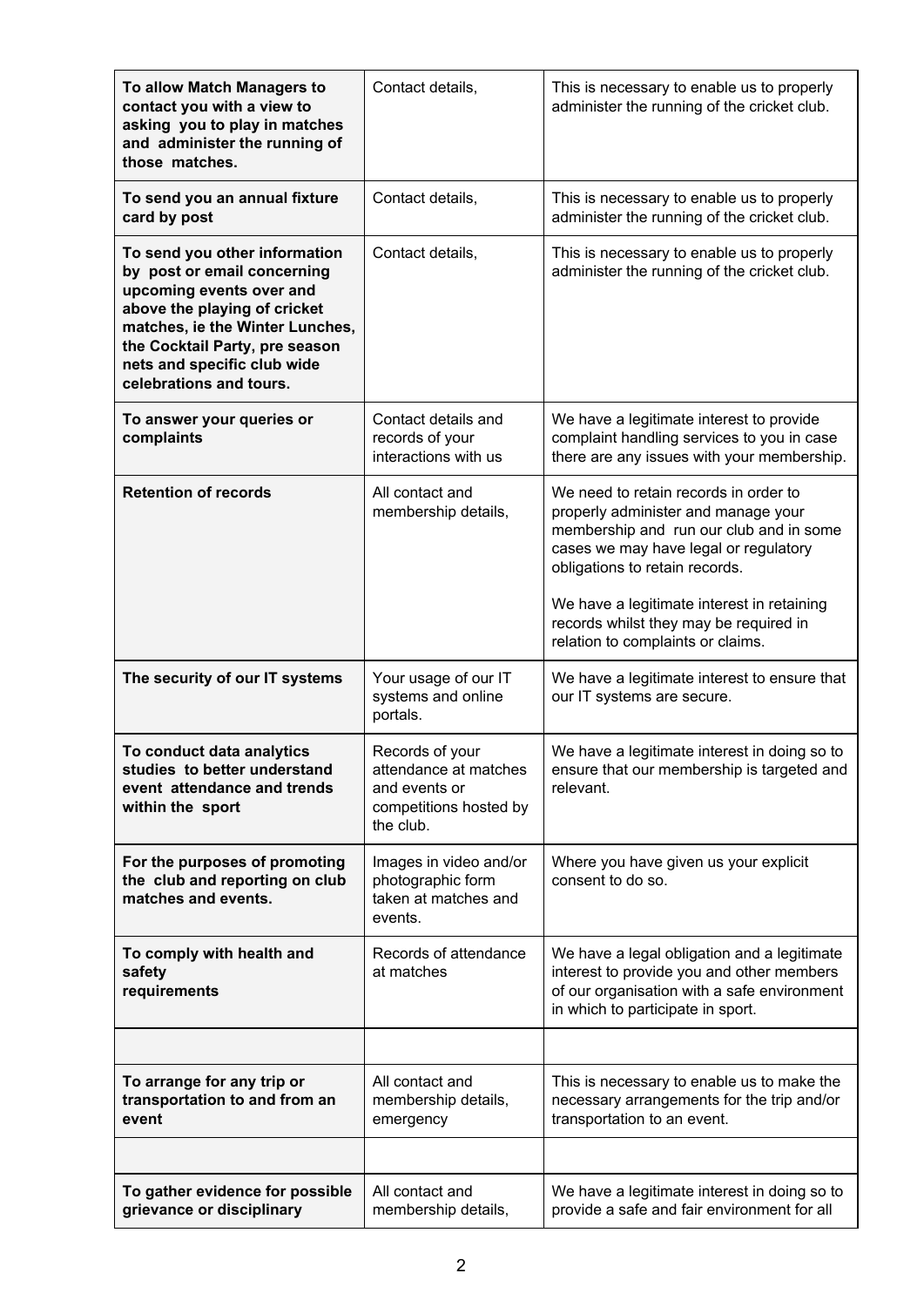| hearings                                              |                                                        | members and to ensure the effective<br>management of any disciplinary hearings,<br>appeals and adjudications. |
|-------------------------------------------------------|--------------------------------------------------------|---------------------------------------------------------------------------------------------------------------|
| For the purposes of equal<br>opportunities monitoring | All contact and<br>membership details,                 | We have a legitimate interest to promote a<br>sports environment that is inclusive, fair and<br>accessible.   |
|                                                       |                                                        |                                                                                                               |
| Any other processing<br>activities?                   | Information about your<br>performance on the<br>field. | We have a legitimate interest in doing so to<br>ensure that our membership is targeted and<br>relevant.       |

Where you have given us your consent to use your personal information in a particular manner, you have the right to withdraw this consent at any time, which you may do by contacting us as described in the "Contacting us" section below.

Please note however that the withdrawal of your consent will not affect any use of the data made before you withdrew your consent and we may still be entitled to hold and process the relevant personal information to the extent that we are entitled to do so on bases other than your consent. Withdrawing consent may also have the same effects as not providing the information in the first place, for example we may no longer be able to provide certain member benefits to you.

#### 4. **DIRECT MARKETING**

**Email, post and SMS marketing**: from time to time, we may contact you by email, post or SMS with information about upcoming matches, events, tours that we believe you may be interested in.

We do not intend to direct any marketing at you. In the unlikely event that we do, we will only send marketing messages to you in accordance with preferences you set. You can let us know at any time that you do not wish to receive marketing messages by contacting us as described in the "Contacting us" section below.

#### 5. **DISCLOSURE OF YOUR PERSONAL INFORMATION**

We do not intend to share your personal information with anyone. In the unlikely event that we do, it will be for legitimate purposes of administering **TGCC**.

We share your personal information only with the following parties:

- **○ Committee Members of TGCC;**
- **○ Match Managers of TGCC;**
- **○ Match Managers' personal information via the annual fixture card;**

#### 6. **TRANSFERRING YOUR PERSONAL INFORMATION INTERNATIONALLY**

The personal information we collect is not transferred to and stored in countries outside of the UK and the European Union with the exception of any legitimate purposes referred to in this privacy notice.

In the event that we do transfer your personal information to countries outside of the UK and the European Union, please note that some of these jurisdictions require different levels of protection in respect of personal information and, in certain instances, the laws in those countries may be less protective than the jurisdiction you are typically resident in. We will take all reasonable steps to ensure that your personal information is only used in accordance with this privacy notice and applicable data protection laws and is respected and kept secure and where a third party processes your data on our behalf we will put in place appropriate safeguards as required under data protection laws. For further details please contact us by using the details set out in the "Contacting us" section below.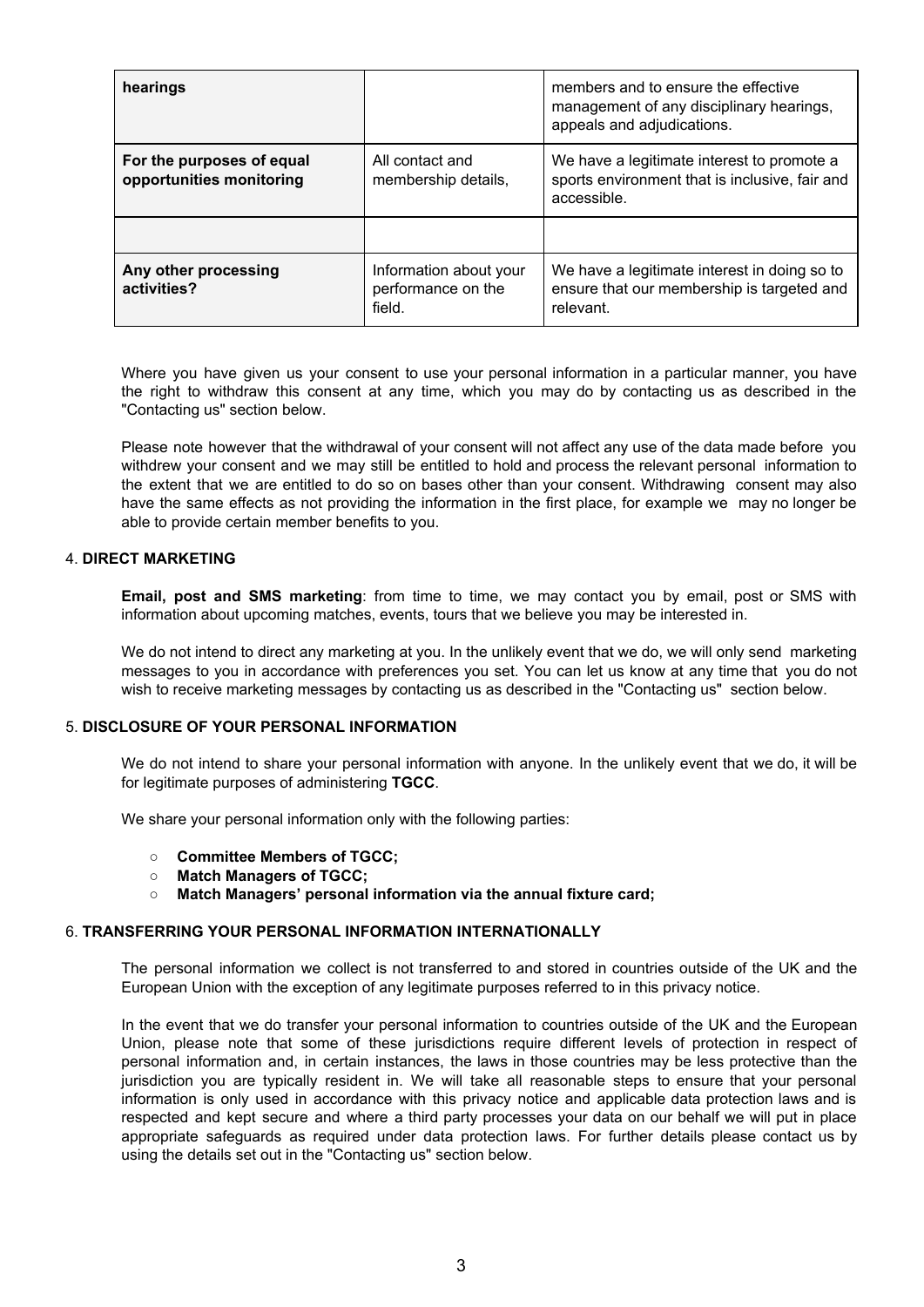#### 7. **HOW LONG DO WE KEEP PERSONAL INFORMATION FOR?**

The duration for which we retain your personal information will differ depending on the type of information and the reason why we collected it from you. However, in some cases personal information may be retained on a long-term basis: for example, personal information that we need to retain for legal purposes will normally be retained in accordance with usual commercial practice and regulatory requirements. Generally, where there is no legal requirement we retain all physical and electronic records for a period of 6 years after your last contact with us or the end of your membership. Exceptions to this rule are:

○ Information that may be relevant to personal injury or discrimination claims may be retained until the limitation period for those types of claims has expired. For personal injury or discrimination claims this can be an extended period as the limitation period might not start to run until a long time after the event.

# 8. **ACCURACY OF PERSONAL INFORMATION**

It is important to ensure that the personal information we hold about you is accurate and up-to-date, and you should let us know if anything changes, for example if you change your phone number or email address. In order to update your information please contact us by using the details set out in the "**Contacting us**" section below.

## 9. **YOUR RIGHTS IN RELATION TO PERSONAL INFORMATION**

You have the following rights in relation to your personal information:

- the right to be informed about how your personal information is being used;
- the right to access the personal information we hold about you:
- the right to request the correction of inaccurate personal information we hold about you;
- the right to request the erasure of your personal information in certain limited circumstances;
- the right to restrict processing of your personal information where certain requirements are met;
- the right to object to the processing of your personal information;
- $\circ$  the right to request that we transfer elements of your data either to you or another service provider; and
- the right to object to certain automated decision-making processes using your personal information.

You should note that some of these rights, for example the right to require us to transfer your data to another service provider or the right to object to automated decision making, may not apply as they have specific requirements and exemptions which apply to them and they may not apply to personal information recorded and stored by us. For example, we do not use automated decision making in relation to your personal data. However, some have no conditions attached, so your right to withdraw consent or object to processing for direct marketing are absolute rights.

Whilst this privacy notice sets out a general summary of your legal rights in respect of personal information, this is a very complex area of law. More information about your legal rights can be found on the Information Commissioner's website at [https://ico.org.uk/for-the-public/.](https://ico.org.uk/for-the-public/)

To exercise any of the above rights, or if you have any questions relating to your rights, please contact us by using the details set out in the "Contacting us" section below.

If you are unhappy with the way we are using your personal information you can also complain to the UK Information Commissioner's Office or your local data protection regulator. We are here to help and encourage you to contact us to resolve your complaint first.